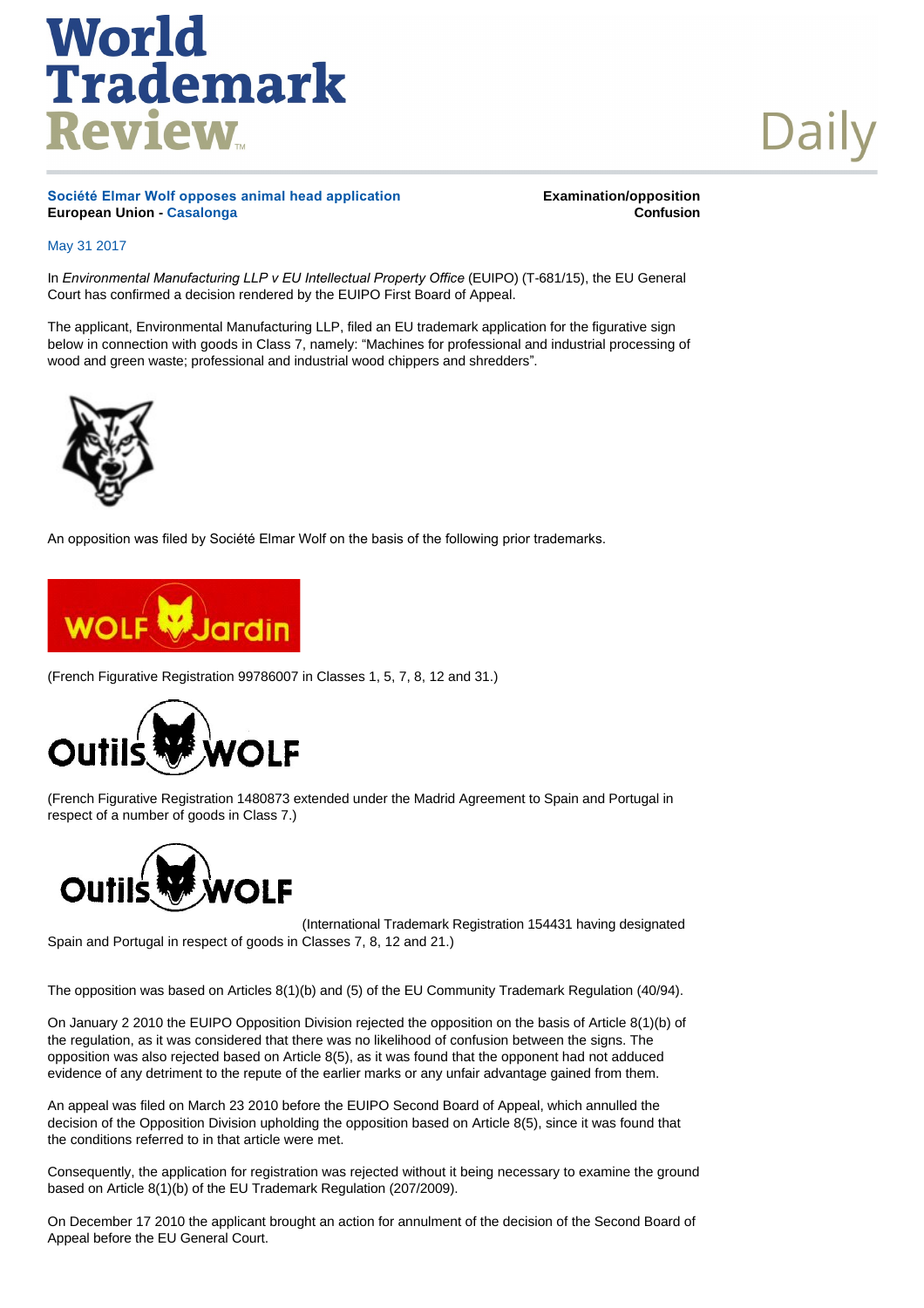The applicant claimed infringement of Article 8(5) of the EU Trademark Regulation, insofar as the Second Board of Appeal had found that there was a risk of dilution and a risk of free-riding.

On May 22 2012 the EU General Court held that the Second Board of Appeal had been right in finding that use of the mark applied for would give rise to a risk of dilution of the earlier marks, constituting detriment to the distinctive character of those marks. It therefore dismissed the applicant's action without examining the arguments relating to the risk of free-riding.

The applicant appealed that judgment.

On November 14 2013 the European Court of Justice (ECJ) set aside the May 22 2012 judgment, considering that the mere fact that consumers note the presence of a new sign which is similar to an earlier sign is not sufficient to establish the existence of a detriment or a risk of detriment to the distinctive character of the earlier mark within the meaning of Article 8(5) of the EU Trademark Regulation, to the extent that the similarity causes no confusion in their minds.

According to the case law, proof that the use of the later mark is, or would be, detrimental to the distinctive character of the earlier mark requires evidence of a change in the economic behaviour of the average consumer of the goods or services for which the earlier mark was registered as a result of use of the later mark, or a serious likelihood that such a change will occur in the future. The ECJ therefore held that by not examining that condition, the EU General Court had erred in law and referred the case back to the EU General Court.

On February 5 2015 the EU General Court annulled the Second Board of Appeal's October 6 2010 decision on the ground that the board had found that:

- there was a risk of dilution without ascertaining whether use of the mark applied for might lead to a change in the economic behaviour of the average consumer; and
- an unfair advantage might be secured through the use of the mark applied for without ascertaining whether any particular quality associated with the earlier mark was capable of being transferred to the goods covered by the mark applied for.

The case was remitted to the EUIPO Boards of Appeal for further examination. On June 23 2015 the Presidium of the EUIPO Boards of Appeal assigned the case to the First Board of Appeal.

On September 3 2015 the First Board of Appeal annulled the decision of the Opposition Division insofar as it had rejected the opposition based on Article 8(1)(b) and (5) of the EU Trademark Regulation.

First, the First Board of Appeal found that proof of use had been furnished only in respect of the earlier OUTILS WOLF marks 1480873 and 352868 (below) and found that, in light of the evidence provided, the mark could be considered to be registered in respect of all goods in Class 7.



Further, it noted that the mark had enhanced distinctiveness in France in respect to lawnmowers and brush cutters.

Second, the First Board of Appeal found that the relevant public consisted of both professionals and the public with an interest in instruments and machines in the garden and park maintenance sector. Further, it found that it was sufficient, in the context of that examination, to take into account only the French public. In respect of the degree of attention, it found that – given the nature of the goods in question – a relatively high level of attention could be expected.

As regards the comparison of the goods, the court found that the goods at issue were, at the very least, similar to a high degree.

Lastly, in respect of the comparison of the signs, the court found that they were visually and conceptually similar to an average degree.

In view of the above, the First Board of Appeal concluded that there might be a likelihood of confusion within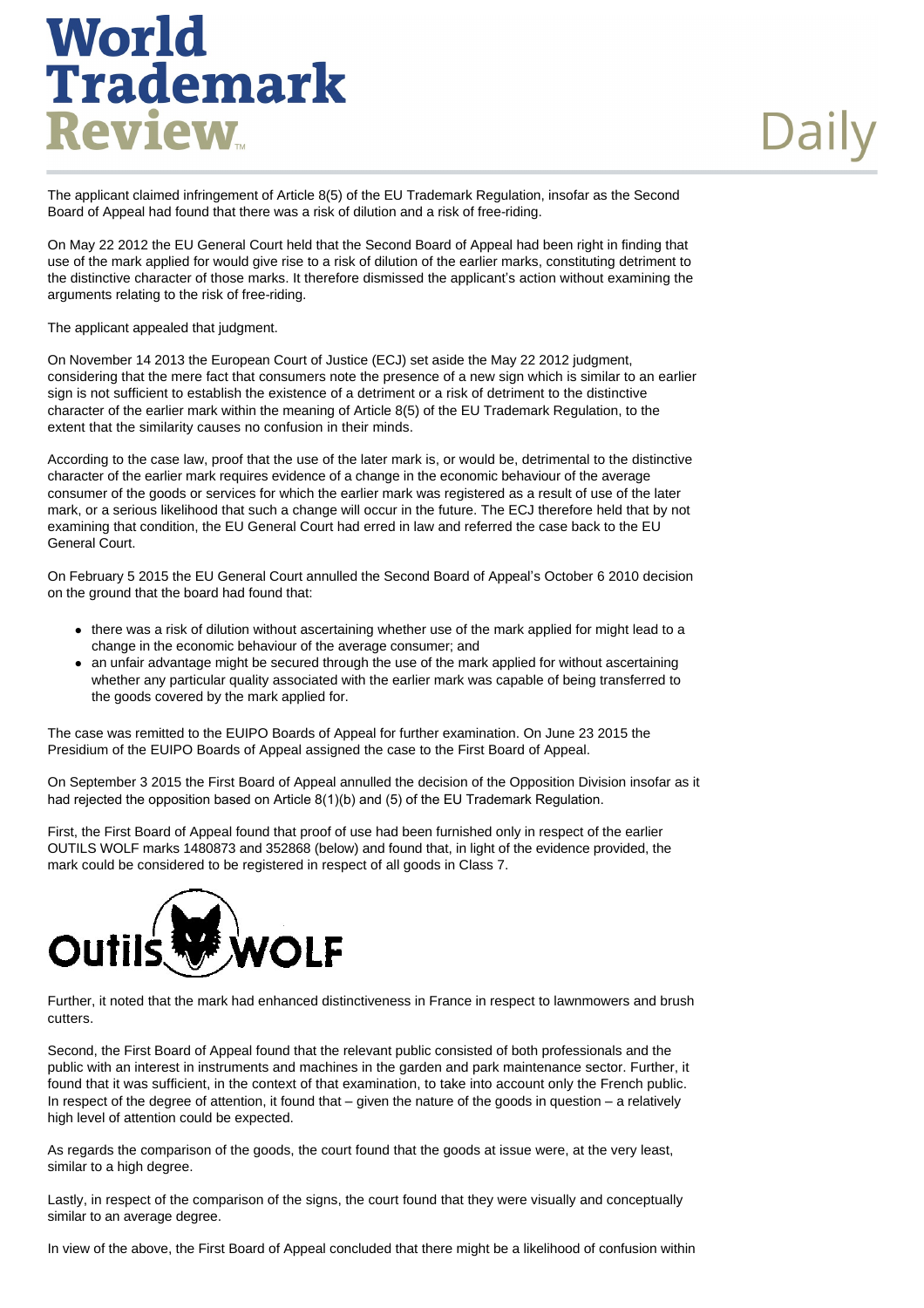the meaning of Article 8(1)(b) of the EU Trademark Regulation, even though the public's level of attention was high.

The applicant appealed that decision before the EU General Court.

In support of its action, the applicant relied on a single plea alleging infringement of Article 8(1)(b) of the EU Trademark Regulation.

The applicant submitted that the First Board of Appeal had erred in finding that there was a likelihood of confusion between the signs at issue. More specifically, it disputed the existence of an average degree of visual and conceptual similarity between the signs. Further, it argued the impossibility of comparing the signs at issue phonetically, insofar as the mark applied for did not correspond to a concrete and specific word.

The EU General Court confirmed the First Board of Appeal decision.

In respect of the comparison between the signs, it held that according to settled case law two marks are similar when, from the point of view of the relevant public, they are at least partially identical as regards to one or more relevant aspects.

In the present case, the applied for mark was purely figurative:



The earlier mark was a composite mark consisting of a figurative element, also represented by the head of an animal and the word elements 'outils' and 'wolf':



The EU General Court confirmed the First Board of Appeal's finding that, insofar as the signs at issue both represented the head of an animal with numerous features in common, they were visually similar to an average degree.

Indeed, it was noted that the word element of a composite mark may not always be considered to be more distinctive than the figurative element.

In the case of a composite mark, the figurative element may rank equally with the word element, on account of its shape, size, colour or position in the sign.

Accordingly, it was found that the figurative element in the earlier mark was visually dominant and visually striking, and that in the word element in the earlier mark, only the word 'wolf' had distinctive character for the relevant public, as the word 'outils' would not be perceived as distinctive because of its inherent descriptiveness with regard to the goods.

In view of the above, the court confirmed that the First Board of Appeal was right to find that the signs at issue were visually similar to an average degree.

Nevertheless, in respect of the applicant's claim that a phonetic comparison of the goods was not possible because the applied for mark was a figurative sign, the court noted that a phonetic comparison of the signs was irrelevant in the examination of the similarity of a purely figurative mark with another mark.

In any event, it was noted that it is possible that the semantic content of a figurative mark can immediately be associated with a specific concrete word.